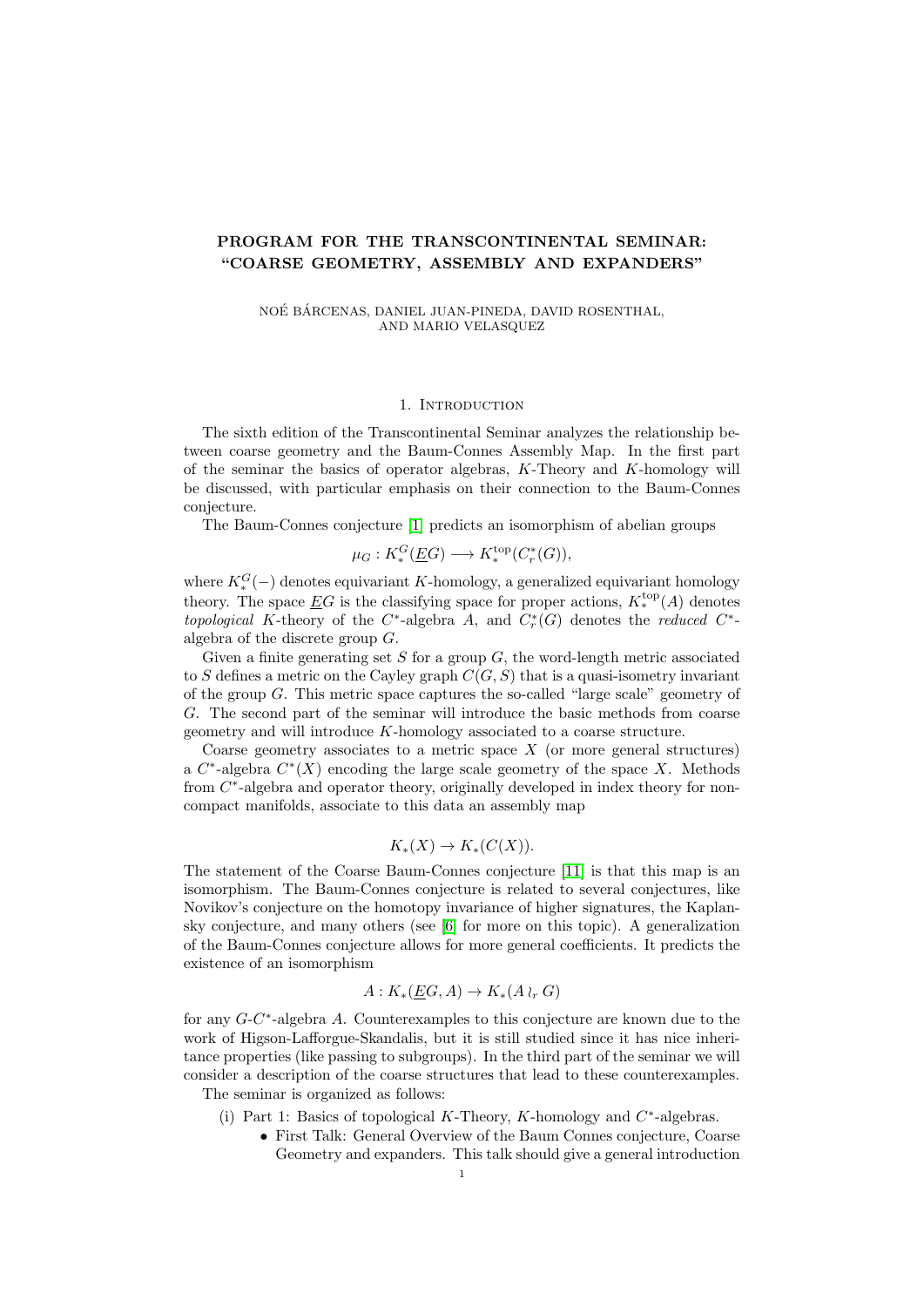to the diverse topics of the seminar. Introduce some Basics on  $C^*$ algebras, including the Gelfand-Naimark Theorem.

- Second Talk: The definition of K-theory for  $C^*$ -algebras.  $K_0$  as Murray-von Neumann equivalence classes of projectors in  $A, K_1(A)$ as the quotient of the infinite dimensional general linear group in A modulo the identity component. Strengthened Bott periodicity and homotopy invariance as the crucial difference to algebraic K-theory (without proofs). References:  $[5]$ , chapter 4,  $[3]$ ,  $[10]$ , Chapter 1 of  $[5]$ .
- Third Talk: Classical  $K$ -theory and  $K$ -homology. This talk should introduce topological K-theory, state the Serre-Swan Theorem relating operator theory to topological  $K$ -theory. Also,  $K$ -homology should be introduced as an extension group, and as the  $K$ -theory of the Paschke dual algebra. Comment on how involved it is to prove the homotopy invariance of K-homology in any of these formulations. Reference: [\[5\]](#page-2-3), chapter 5. Description of the classical Baum-Connes map.
- (ii) Part 2: Coarse geometry and coarse K-homology.
	- First talk. Coarse structures. This talk will introduce the notions of coarse structures, controlled and bounded sets, cones and the  $C^*$ algebra of a Coarse space. special interest should be devoted to the relationship between coarse structures associated to Cayley graphs and quasi-isometry. References: [\[5\]](#page-2-3), chapter 6 pages 142- 152, [\[8\]](#page-2-6) for the emphasis on groups and coarse structures associated to them.
	- Second talk. K-homology of coarse structures and the coarse Assembly map. References: [\[5\]](#page-2-3), pages 152- 163. For the coarse assembly map, [\[5\]](#page-2-3), chapter 12 section 3.
- (iii) Third talk. Scaleable spaces. This talk will deal with sections 4, 5 in [\[5\]](#page-2-3).
- (iv) Part 3: Coarse structures, expanders and assembly maps.
	- Expanders, coarse geometry and failure of surjectivity of the coarse assembly map. This talk will deal with the example in section 6 of [\[4\]](#page-2-7).
	- Coarse embeddability and finite asymptotic dimension. This talk will give some indication of how these properties are used to prove positive results on the coarse assembly map. References: [\[13,](#page-2-8) [7\]](#page-2-9).